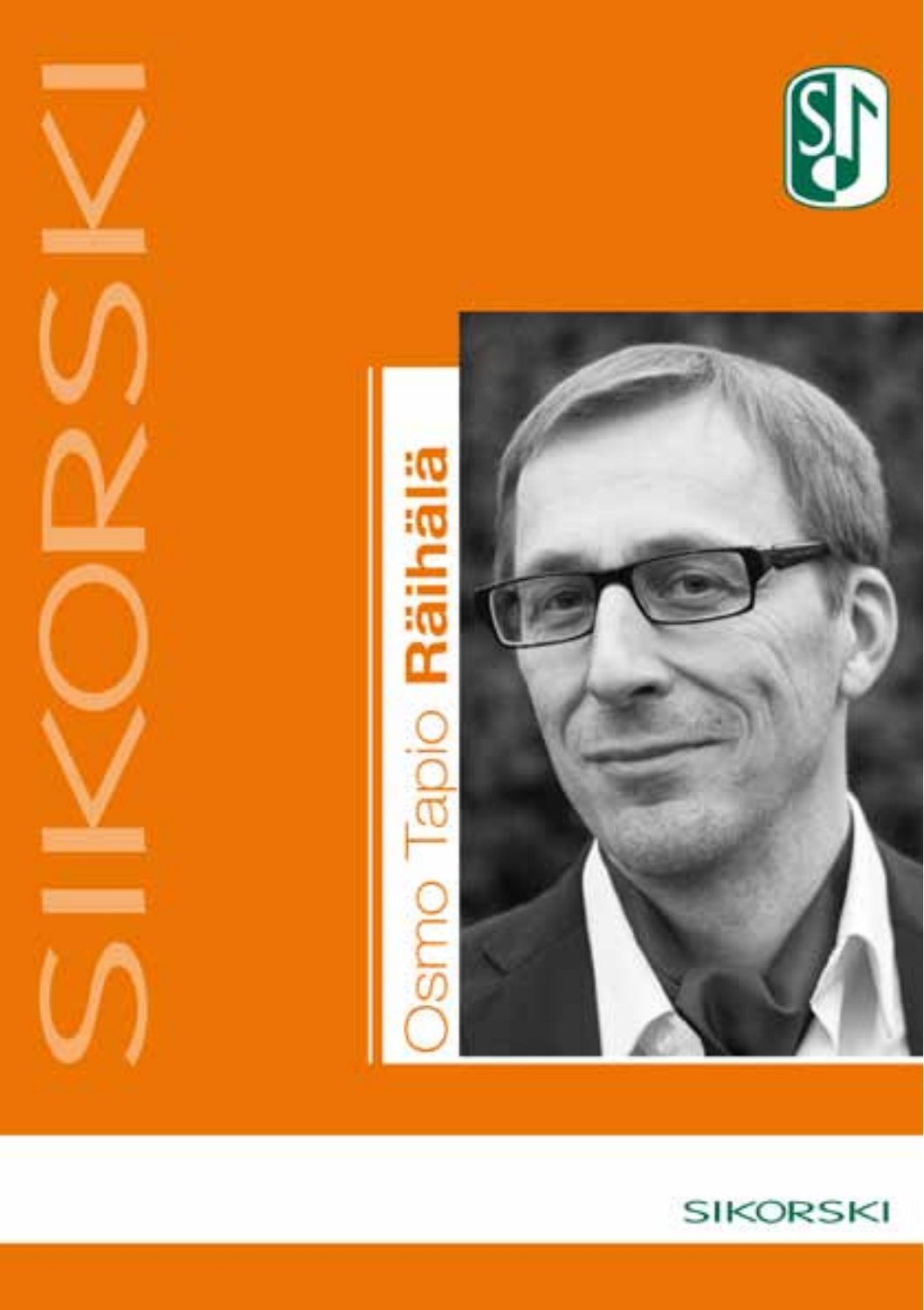# OSMO TAPIO RÄIHÄLÄ





SIKORSKI MUSIKVERLAGE HAMBURG

SIK 4/5663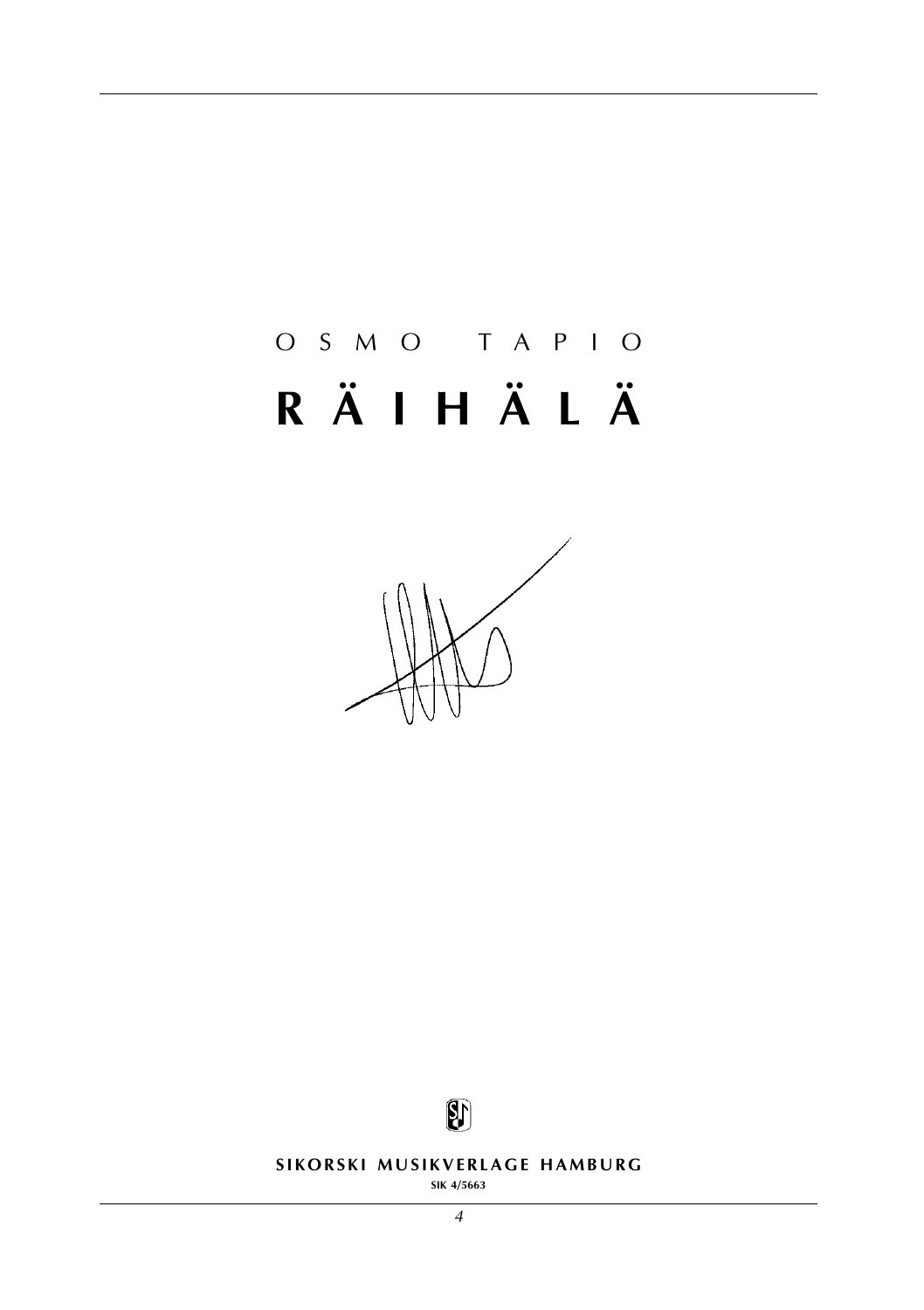### **contents**

| OSMO TAPIO RÄIHÄLÄ                    |
|---------------------------------------|
| <b>CHRONOLOGICAL LIST OF WORKS.</b> 8 |
|                                       |

sikorski Musikverlage 20139 hamburg phone: (+ 49) (0)40 / 41 41 00-0 · fax: (+ 49) (0)40 / 41 41 00-41 www.sikorski.de · contact@sikorski.de

**8 j u ly 2020**

cover photo © Markku Pihlaja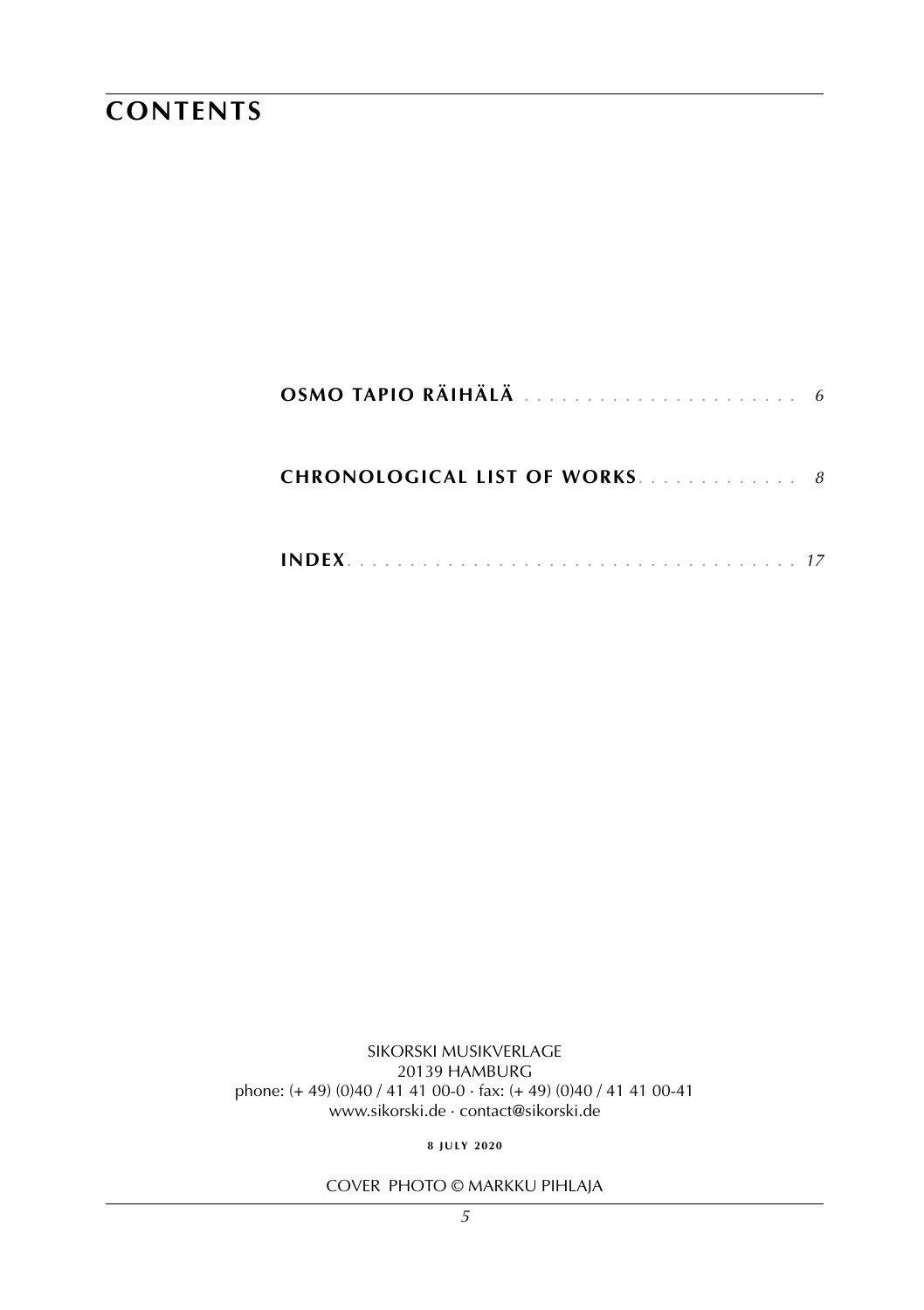## **osmo tapio räihälä**

Osmo Tapio Räihälä (\*1964) is one of the most interesting contemporary composers in Finland. Unlike most of his music peers, Räihälä started as a rock musician, and turned his attention to art music only in his late teens. Räihälä studied musicology at the Turku and Helsinki Universities, and composition with Harri Vuori.

Räihälä's music, almost all of it instrumental, uses clear colours and a visuality, that stems from his interest towards visual arts. Räihälä himself experiences music as images: colours, shapes, lines, values, surfaces ... These visual associations may be experienced in his music for instance in the shifting of styles, the contrasts between motifs and the clear-cut melodic sequences.

Räihälä's breakthrough work was 'Barlinnie Nine' (1999/2005), an orchestral tribute to the Scottish soccer player Duncan Ferguson. It is a colourful work, depicting the numerous stop-starts in the career of Ferguson, who was known as a soccer bad boy.

Räihälä's music has been performed in about two dozen countries on five continents. Apart from his work as a composer, Räihälä is known for his activity on television and radio in his native Finland.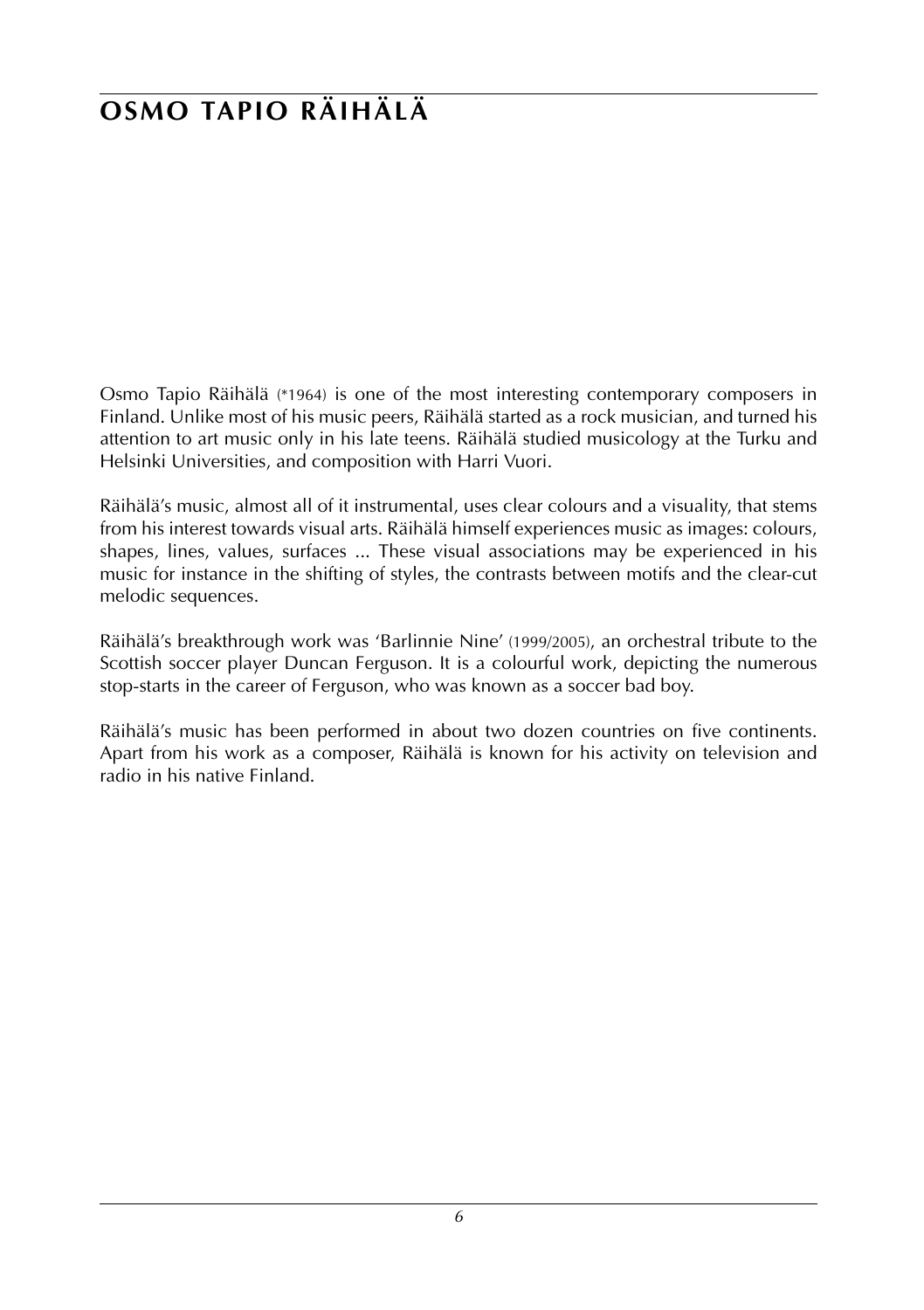Osmo Tapio Räihälä (\*1964) gehört zu den interessantesten Gegenwartskomponisten Finnlands. Im Gegensatz zu vielen seiner Komponistenkollegen begann Räihälä als Rockmusiker und wandte sich erst mit knapp 20 Jahren der ernsten Musik zu. Er studierte Musikwissenschaft an den Hochschulen von Turku und Helsinki und Komposition bei Harri Vuori.

Räihäläs meistenteils instrumentale Musik zeichnet sich durch klare Farben aus und verrät viel von seinem Interesse an visueller Kunst. Er erfährt Musik selbst sehr bildhaft: Farben, Formen, Linien, Schattierungen, Oberflächen ... Diese visuellen Assoziationen machen sich durch Stilwechsel, motivische Kontraste und deutlich konturierte melodische Sequenzen bemerkbar.

Mit ,Barlinnie Nine' (1999/2005), einer Hommage an den schottischen Fußballspieler Duncan Ferguson, gelang Räihälä der Durchbruch als Komponist. Das farbenreiche Werk beschreibt die zahlreichen Unterbrechungen und erneuten Starts in Fergusons Karriere, der als ,böser Bube' des Fußballs bekannt wurde.

Räihäläs Musik wurde bislang in etwa zwei Dutzend Ländern auf fünf Kontinenten aufgeführt. Neben seiner Arbeit als Komponist ist Räihälä als Redakteur im finnischen Rundfunk und Fernsehen bekannt geworden.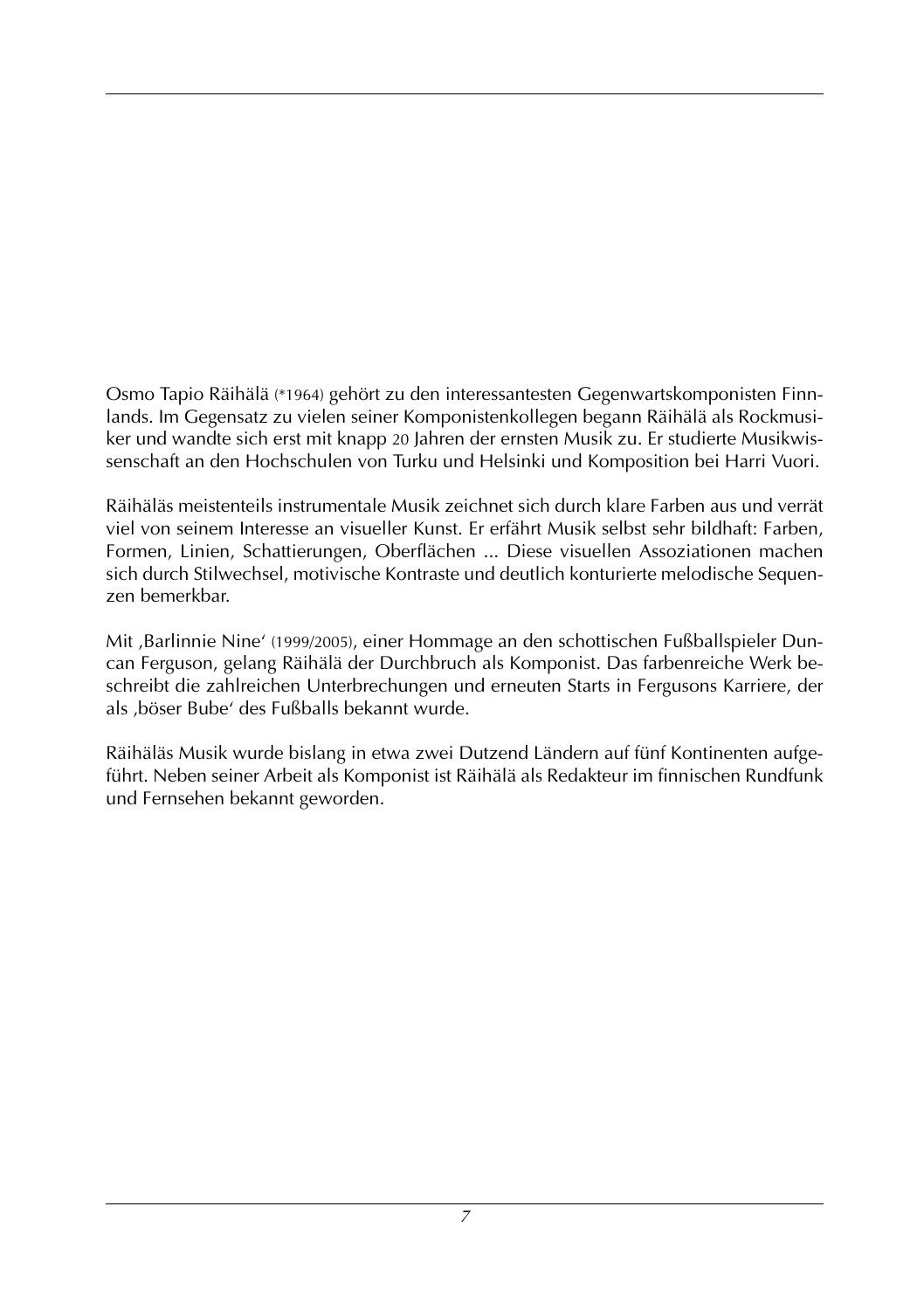#### *8*

### **chronological list of works**

#### **five characters 1993**

for flute and alto flute (one player)

- $1. \, \text{J} = 66$
- $2. \, \text{J} = 60$
- $3. \, \, J = 60$
- *4*. —
- $5. J = 56$

Duration: 8'

First performance: 6 May 1995, Helsinki Hanna Juutilainen

#### **barlinnie nine 1999**/**2005**

for symphony orchestra *A Tribute to Duncan Ferguson*

> $3(picc, 2 tin whistles).2(cor anglais).3(bass clar).2(db bn) - 4.3.3.1 - timp.$ 2 perc (I: 4 tom-t, tenor dr, bass dr, tubular bells, xyl – II: tgl, metal chimes, temple bl, side dr, ride cym, tam-t). harp. strings (minimum: 8/7/6/5/4 – larger string section is preferred)

Duration: 12'

First performance: 20 April 2005, Helsinki Finnish Radio Symphony Orchestra – Sakari Oramo (conductor)

#### **rautasade** [iron rain] **2008**

for orchestra

*Commissioned by Yle / Finnish Radio Symphony Orchestra*

4(alto fl,picc).3(cor anglais).3(bass clar).3(db bn) – 4.3.3(bass trbn).1 – timp. 3 perc (I: tgl, claves, side dr, cym, crash cym, marimba – II: congas, temple bl, bass dr, crash cym, tubular bells – III: metal chimes, tom-t, bongos, tam-t, vibr, anvil). harp. cel. strings

#### Duration: 15'

First performance: 15 October 2008, Helsinki Finnish Radio Symphony Orchestra – Dima Slobodeniouk (conductor)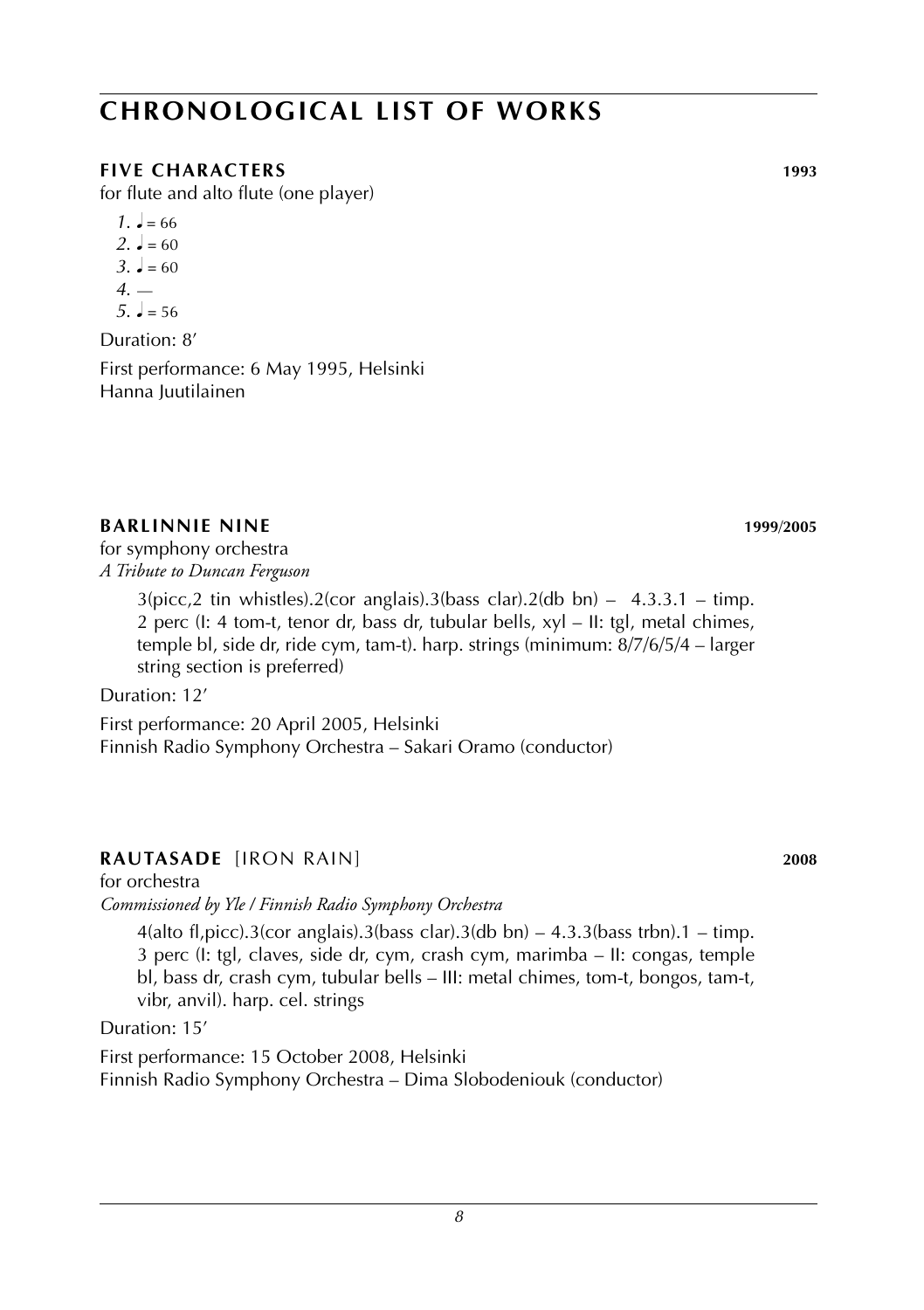#### **a love surplus 2010**

for flute, violoncello and piano Duration: 10' First performance: 19 January 2014, Helsinki Uusinta Ensemble: Malla Vivolin (flute) – Markus Hohti (violoncello) – Emil Holmström (piano)

#### **la trace de karo 2010**

for violin

Duration: 7'

First performance: 1 January 2011, Grand-Popo Maria Puusaari (violin)

#### **concerto for oboe and string orchestra 2010**

- *1*. Introduction  $(J = 66)$
- 2. Conduction  $(d = 82)$
- *3*. Abduction
- *4*. Seduction
- *5*. Deduction  $(J = 84)$

strings (recommended minimum: 6/5/4/3/2)

Duration: 23'

First performance: 15 October 2011, Kokkola Anni Haapaniemi (oboe) – Ostrobothnian Chamber Orchestra – Sakari Oramo (conductor)

#### **L'homme à la licorne 2011**

for soprano saxophone and piano *Dedicated to Olli-Pekka Tuomisalo and Risto-Matti Marin*

Duration: 10'

First performance: 24 September 2012, Helsinki Olli-Pekka Tuomisalo (soprano saxophone) – Risto-Matti Marin (piano)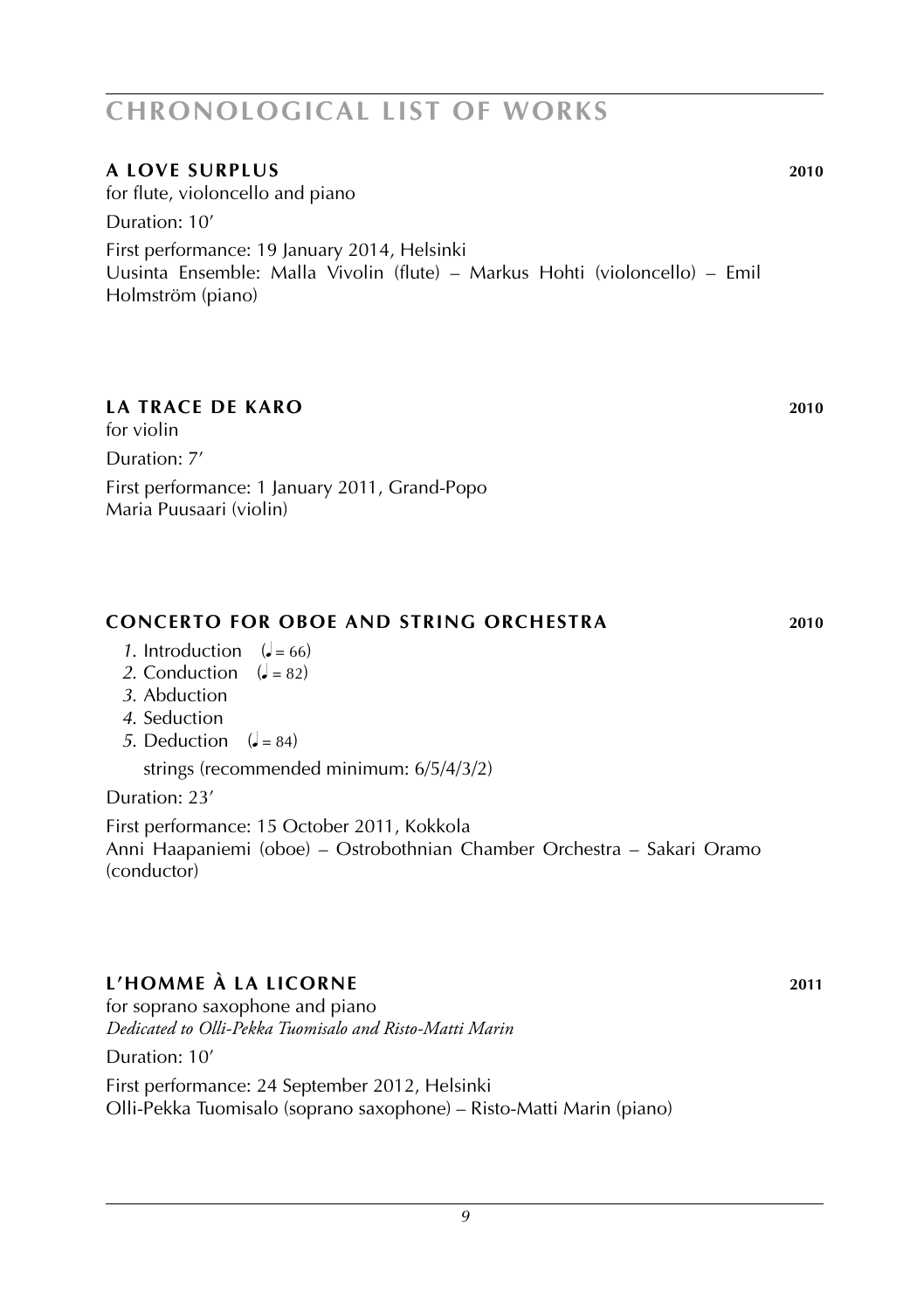#### **Zen 2011**

for soprano and quartet on texts by Seung Sahn (1927-2004) and Dogen (1200-1252) (in French)

*1*. La route de l'homme  $(d = 69)$ 

2. Si tu ne trouves pas la vérité  $(J = 60)$ 

 $1.0.1.0 - 0.0.0.0 - \text{strings} (1/0/0/1/0)$ 

Duration: 12'

First performance: 18 October 2013, Helsinki Eija Räisänen (soprano) – Heljä Räty (flute) – Okko Kivikataja (clarinet) – Pasi Eerikäinen (violin) – Sami Mäkelä (violoncello)

**Zénith 2012** Une vocalise pour trompette et un quatuor de flûte, clarinette, violon et violoncelle [instrumental version of Z e n (2011)]

*1*. Du nadir  $(d = 69)$ 

2. Au zénith  $\left( \right) = 60$ 

Duration: 12'

First performance: 3 March 2012, Helsinki Tomas Gricius (trumpet) – Lauri Toivio (flute) – Marko Portin (clarinet) – Maria Puusaari (violin) – Markus Hohti (violoncello)

#### **SEURAT I** 2012

for kantele, violin and live electronics *Commissioned by Eija Kankaanranta*

Duration: 13'

First performance: 30 March 2012, Paris Eija Kankaanranta (kantele) – Maria Puusaari (violin) – Hervé Le Dorlot (sound engineer)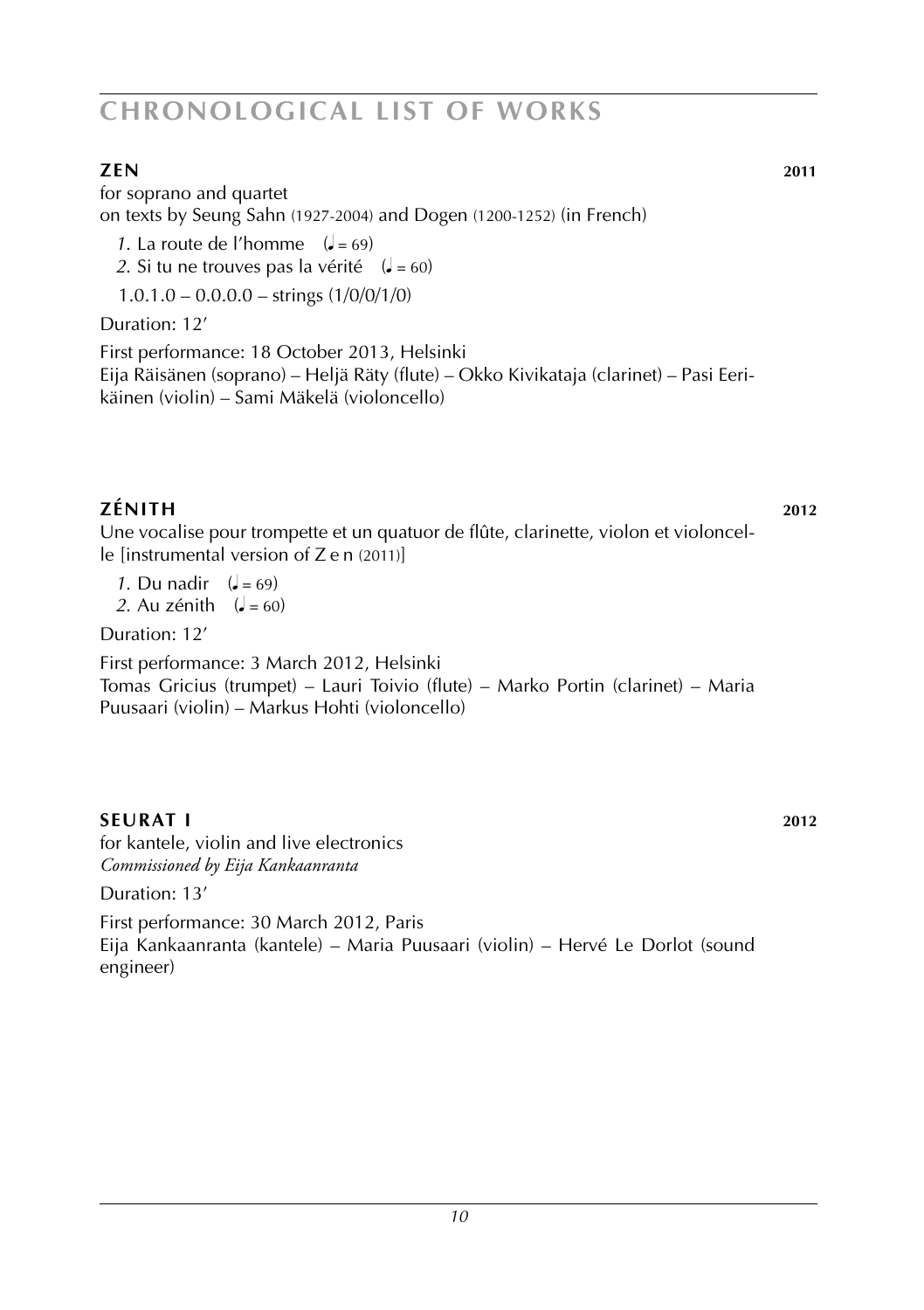#### **concerto for horn and orchestra 2013**

*Commissioned by and dedicated to Jukka Harju*

- 1. Ominoso  $\mathcal{L} = 69$
- 2. Luminoso  $\left( \frac{1}{2} \right) = 60$
- 3. Animoso  $\left( \frac{1}{2} \right) = 64$

 $2$ (picc,alto flute). $2$ (cor anglais). $2$ (bass clar). $2 - 2.2.0.0 - 1$  perc (metal chimes, 3 tom-t, 3 temple bl, crash cym, 2 gongs, tam-t, tubular bells, glsp, vibr). strings (minimum: 6/5/4/4/2)

Duration: 23'

First performance: 10 February 2016, Hämeenlinna Jukka Harju (horn) – Sinfonia Lahti – Eva Ollikainen (conductor)

#### **soliloque suite 2011**/**2013**

for solo instruments and electronic music text: Osmo Tapio Räihälä, No. 6 (in French)

- *1*. Étoffé *Molto leggiero, quasi rubato* [clarinet]
- *2*. La tornade [horn]
- *3*. Avant-midi d'un satyre [oboe]
- *4*. Ondulé [marimba, 1-2 players]
- *5*. Épicentre [guitar]
- *6*. Baisers volés [soprano]

Duration: 41'

First performance (Nos. 1, 3-6): 19 January 2014, Helsinki

Marko Portin (clarinet) – Anni Haapaniemi (oboe) – Kazutaka Morita, Jani Niinimäki (marimbas) – Petri Kumela (guitar) – Eija Räisänen (soprano)

First performance (No. 2): 6 August 2012, Flisa Jukka Harju (horn)

So li lo que Suite consists of six solo works, with electronic music before, after and between the solos. Each solo is approximately 6-7 minutes long and can be performed separately without electronics.

*score:* **s i k 8811** [Étoffée] · **s i k 8832** [La tornade]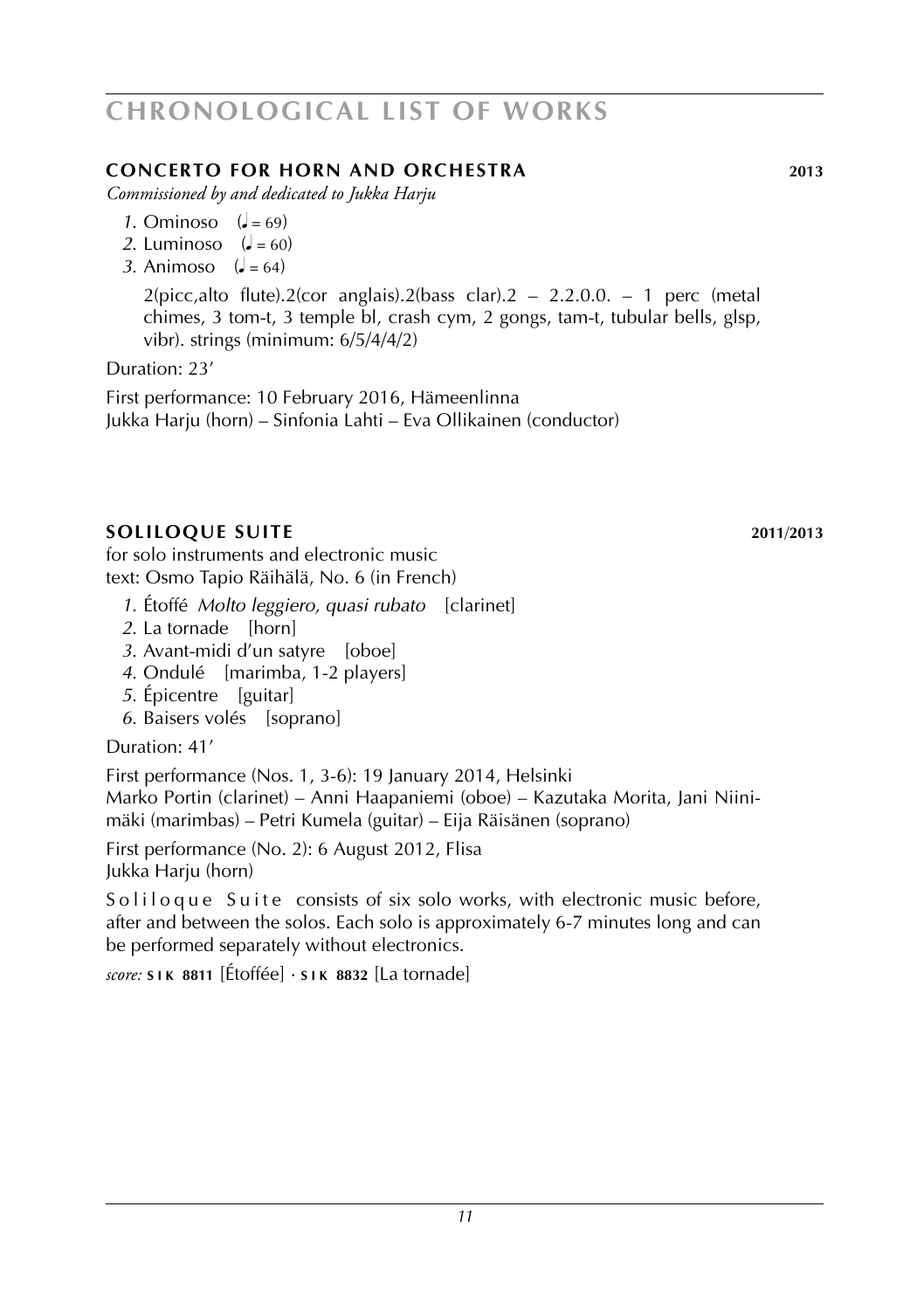#### **les oréades 2014**

for piano quartet *Commissioned by Maria Puusaari*

Duration: 14'

First performance: 27 April 2014, Helsinki Maria Puusaari (violin) – Pisku Ristiluoma (viola) – Eeva Rysä (violoncello) – Sonja Fräki (piano)

#### **roihu** [blaze] **2014**

for six violoncelli *Commissioned by Sysmä Summer Sounds*

*1*. Loimu [Glow]  $(l = 54)$ <br>*2*. Leimu [Flame]  $(l = 96)$ 2. Leimu [Flame]

#### Duration: 9'

First performance: 4 July 2014, Sysmä Lauri Kankkunen, Jaani Helander, Jonathan Roozeman, Oskari Holopainen, Helena Vuola, Martti Rousi (violoncelli)

#### **three sketches for stephan dill 2014**

for violin and piano

Duration: 16'

First performance: 6 November 2014, Helsinki Maria Puusaari (violin) – Emil Holmström (piano)

#### (**G**)**astronomia 2015**

for violin and narrator Text: Suvi Valli (in Finnish)

#### Duration: 9'

First performance: August 2015, Helsinki Maria Puusaari (violin) – Suvi Valli (narrator)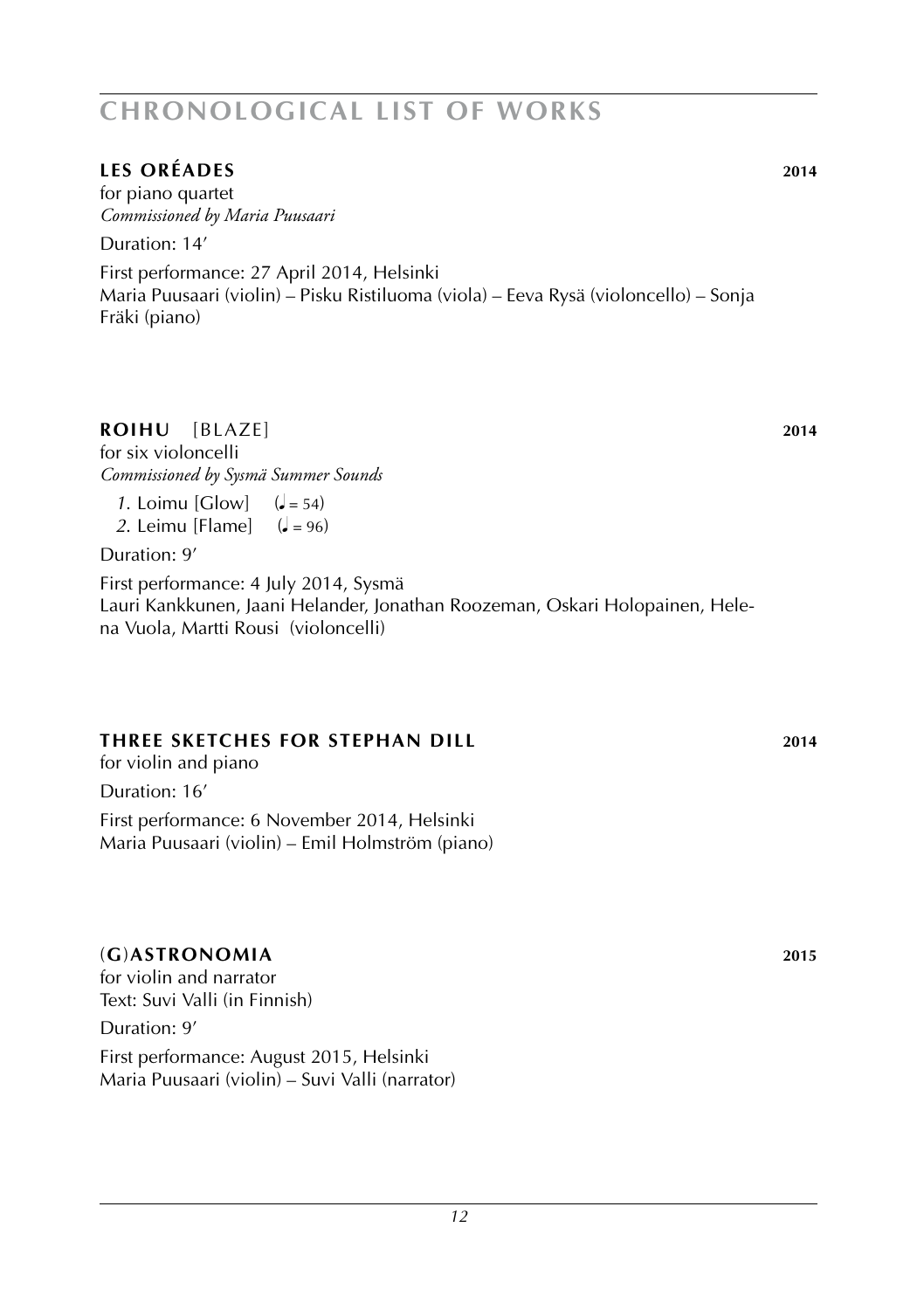#### **tremor 2015**

for flute, clarinet and piano *Commissioned by Juvenalia Music Institute* Duration: 7'

#### **myriad 2016**

for symphony orchestra and mixed choir *Commissioned by Yleisradio / Finnish Radio Symphony Orchestra* Text: Osmo Tapio Räihälä (in English and French)

 $3$ (alto flute,picc). $3$ (cor anglais). $3$ (Eb clar, bass clar). $3$ (db bn) – 4.3. $3$ (bass trbn). $1$ – timp. 3 perc. harp. piano/cel. strings (16/14/12/10/8) – solo trumpet and solo violin offstage

Duration: 20'

First performance: 20 April 2016, Helsinki Musiikkitalo Choir – Finnish Radio Symphony Orchestra – Hannu Lintu (conductor)

#### **motherlode 2016**

for amplified violoncello with live electronic, ensemble and sound engineer *Commissioned by Markus Hohti* Text: Osmo Tapio Räihälä (in English and French)

1,0,1,0 – 0,0,0,0 – harp, piano

Duration: 17'

First performance: 9 September 2016, Helsinki defunensemble

#### **garden wind** [puutarhan tuuli] **2016**

for solo violin

Leggiero, poco liberamente  $(l = 56 \cdot l = 76 \cdot l = 96 \cdot l = 144 \cdot l = 144 \cdot l = 76)$ Duration: 4'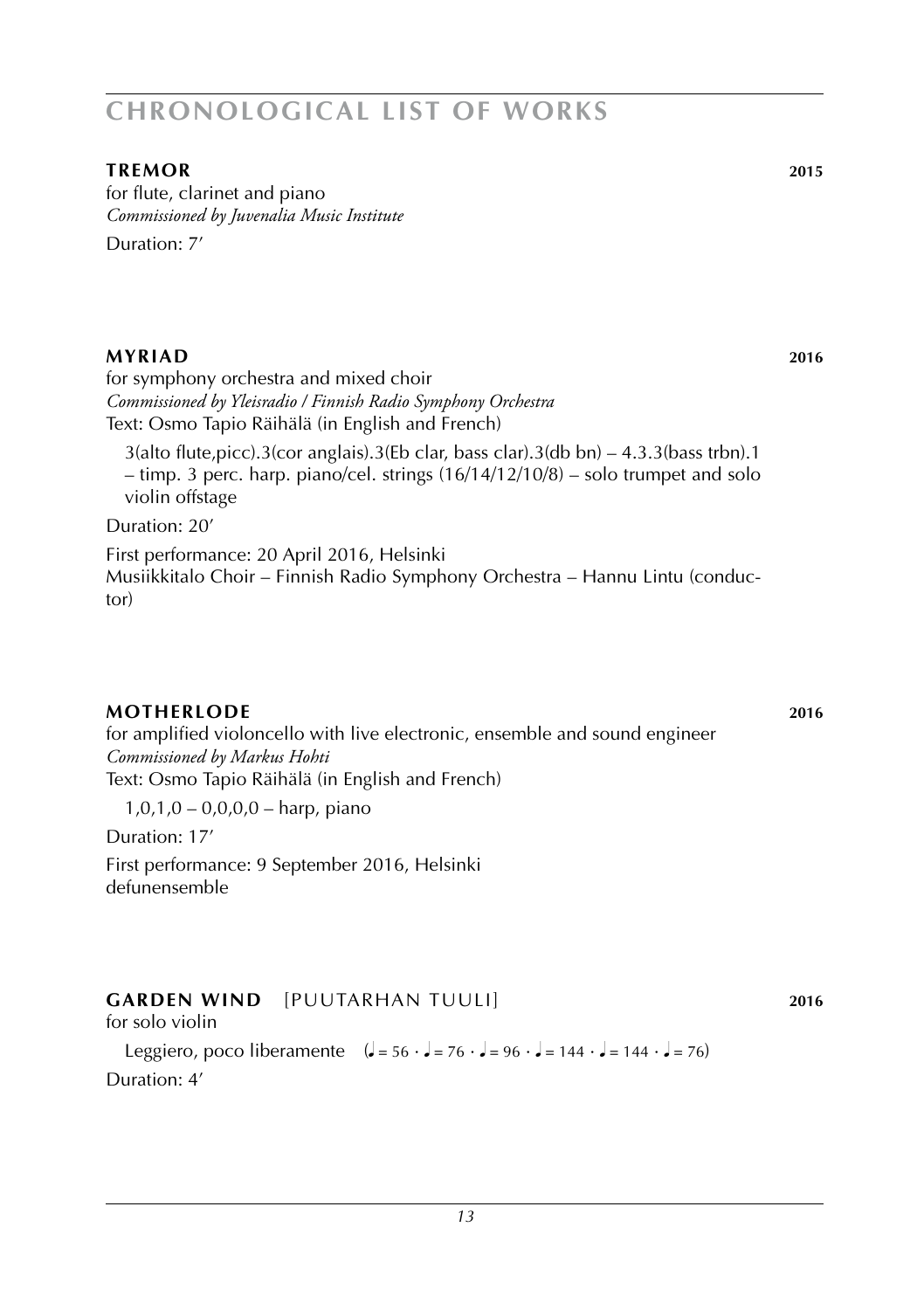#### **MURAL** 2017

for ensemble *Commissioned by Sinfonietta Leipzig*

1(picc, alto flute).1.1(bass clar).1 – 1.1.1.0 – perc. piano. strings (1/1/1/1/1)

Duration: 12'

First performance: 15 July 2017, Leipzig, Gewandhaus Sinfonietta Leipzig – Moritz Gnann (conductor)

#### **temptations 2017**

for piano trio *Commissioned by Maria Puusaari, Eeva Rysä and Sonja Fräki*

- *1*. Honey Trap *Molto insettuoso*  $\left( \right) = 108 \right) \cdot \left( \right) = 66$  *attacca*
- *2*. Corryvreckan *Inquieto* ( $J = 88$ )
- *3*. Birds of Paradise *Leggiero, molto uccelloso* ( $J = 96$ ) **·**  $J = 76$  **·**  $J = 64$  **·**  $J = 76$  **·** Senza misura  $\cdot$  Con misura ( $\sqrt{ }$  = 60)

Duration: 12'

First performance: 23 April 2017, Helsinki, Musiikkitalo Maria Puusaari (violin) – Eeva Rysä (violoncello) – Sonja Fräki (piano)

#### **kalliokirskuja.** Aeronautes saxatalis **2017**

for guitar *Commissioned by Petri Kumela*

Duration: 3'

First performance: 14 July 2017, Kemiönsaaro Petri Kumela

Aeronautes saxatalis = white-throated swift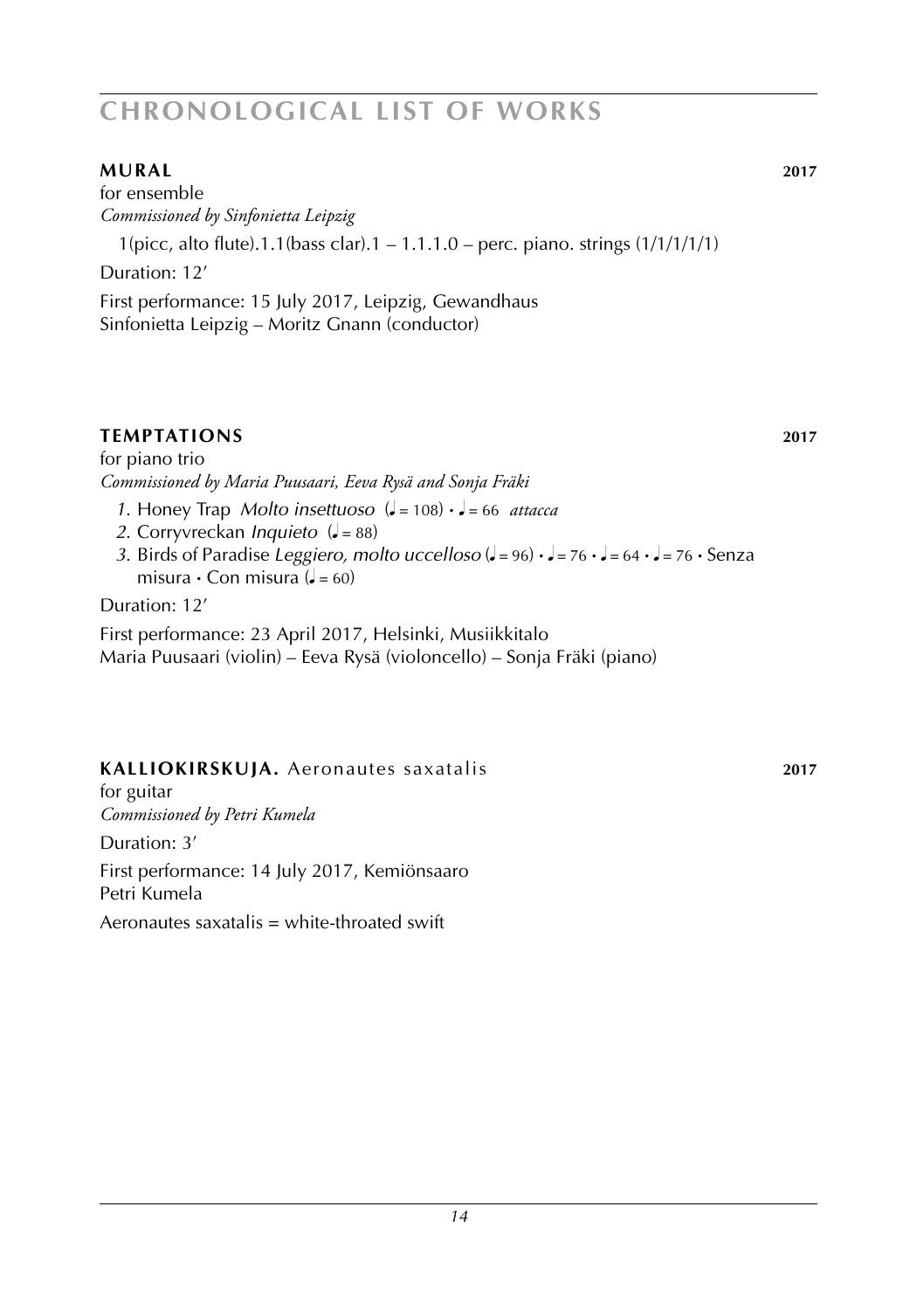#### **STREAM** 2017

for string orchestra *Commissioned by Sinfonietta Lentua Jovanka Trbojevic in memoriam*

- *1*. Parestesia
- *2*. Kinestesia
- *3*. Anestesia
- *4*. Synestesia

Duration: 13' First performance: 14 September 2017, Kuhmo Sinfonietta Lentua – Jukka-Pekka Kuusela (conductor)

### **kirkasvetinen** (lichtwasser) **2018**

for violin, viola, violoncello, double bass and piano *Commissioned by Silke Avenhaus Part of the jointly composed work 'Der Forellenteich' by Ferran Cruixent, Dejan Lazič, Osmo Tapio Räihälä, Gerald Resch and Johannes X. Schachtner based on theme from 'Die Forelle' by Franz Schubert*

Duration: 5'

First performance: 2 October 2018, Trier Lena Neudauer (violin) – Wen Xiao Zheng (viola) – Danjulo Ishizaka (violoncello) – Rick Stotijn (double bass) – Silke Avenhaus (piano)

#### **Auf den Beinen 2019**

for soprano and orchestra

- *1*. Wo der letzte Schein
- *2*. Die Erde allein
- *3*. Die Stiefel enes armen Mannes
- *4*. Durch
- *5*. Und was noch nicht ist
- *6*. Buchen
- 3.2.3.2(db bn) 4.2.2.0 timp. 3 perc. harp. cel. strings

Duration: 40'

First performance: Anu Komsi (soprano) – Sakari Oramu (conductor)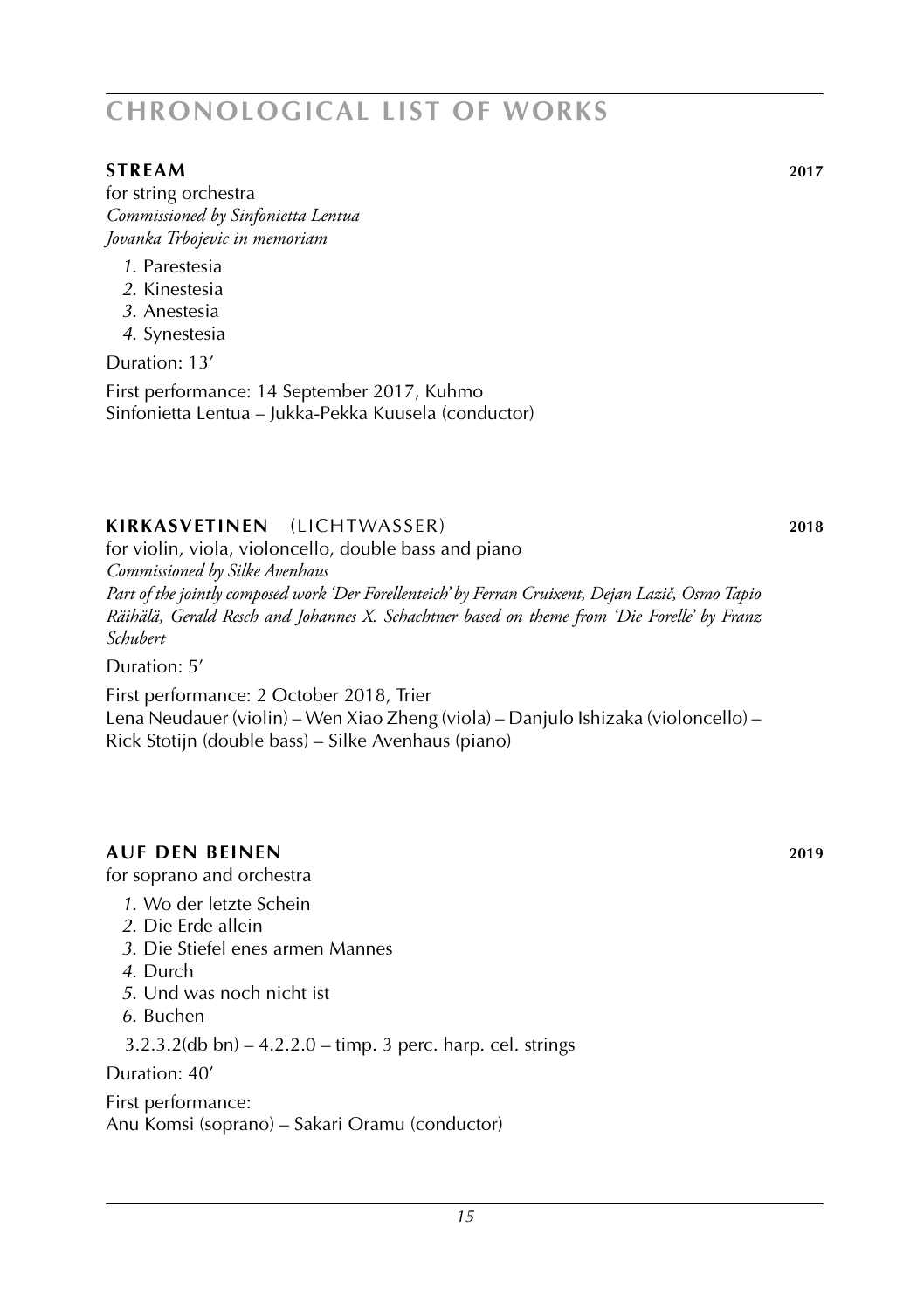#### **harmattan 2019**

for symphony orchestra

3(picc, alto flute).3(cor anglais).3(*Eb* clar, bass clar).3(db bn) – 4.3(picc).3(bass trbn).1 – timp. 3 perc (I: crot, wind chimes, crash cym, djembe, bass dr, xyl – II: tamb, gong [alto], chromatic gongs, glsp, marimba – III: side dr, cym, tam-t, bells, vibr). harp. cel/piano. strings

Duration: 13'

#### **swarm 2020 2020**

for string octet or nonet (with double bass) *Commissioned by Virtuosi di Kuhmo*

*1*. Shoal  $J = 60 \cdot J = 66 \cdot A$  tempo ( $J = 60$ )

*2*. Horde  $J = 52 \cdot J = 66$ 

*3*. Flock  $- \cdot \cdot = 66$ 

Duration: 16'

First performance: Anu Komsi (soprano) – Sakari Oramu (conductor)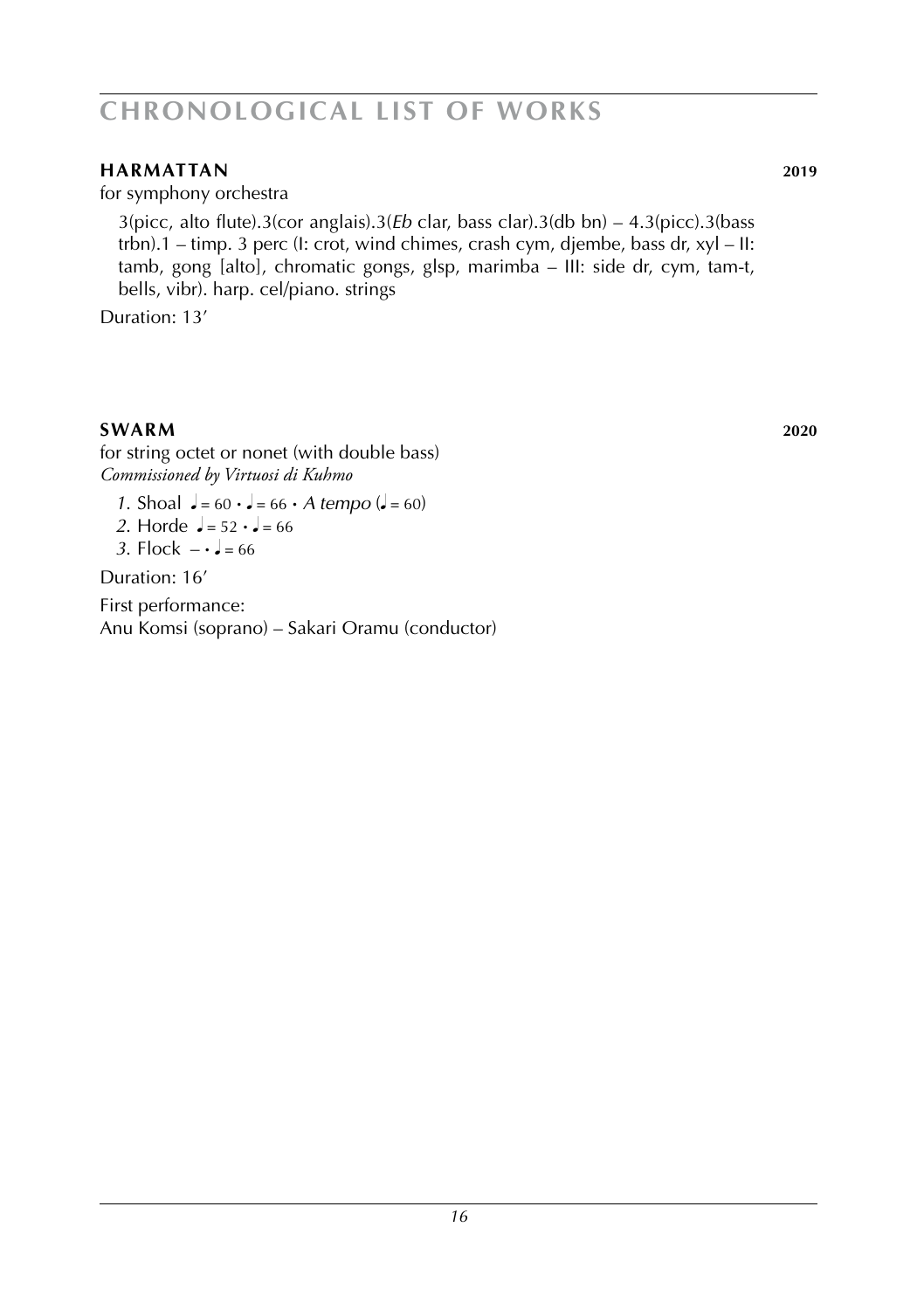### **INDEX**

| Auf den Beinen einer der anteressenzum der anteressenzung der Auf den Beinen und anteressenzung auf |  |
|-----------------------------------------------------------------------------------------------------|--|
| Barlinnie Nine (1999) 1996 (1999) 1996                                                              |  |
|                                                                                                     |  |
|                                                                                                     |  |
|                                                                                                     |  |
|                                                                                                     |  |
|                                                                                                     |  |
|                                                                                                     |  |
|                                                                                                     |  |
|                                                                                                     |  |
|                                                                                                     |  |
|                                                                                                     |  |
|                                                                                                     |  |
|                                                                                                     |  |